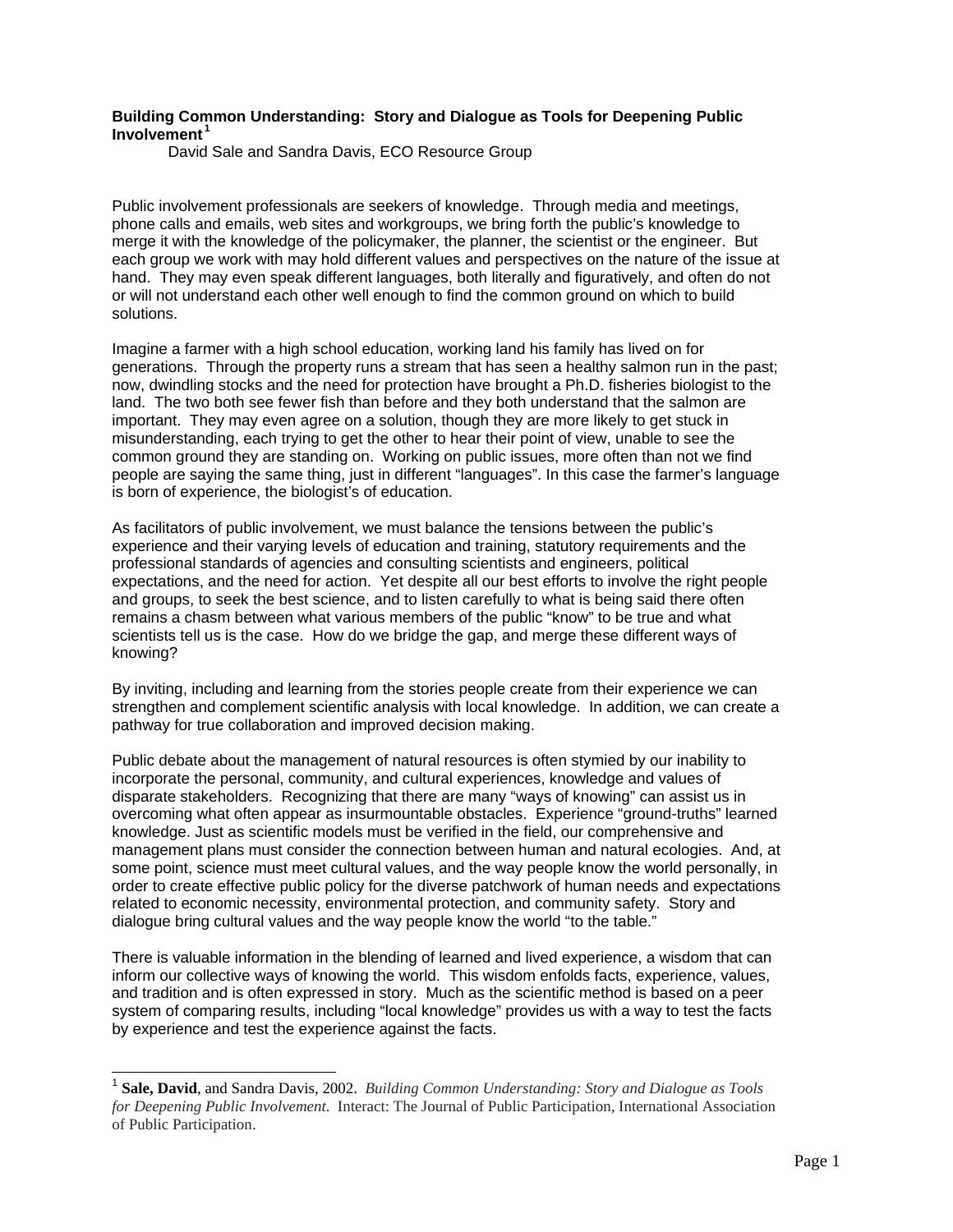# **The Power of Story**

We have found personal and cultural stories to be a powerful tool in integrating scientific and experiential knowledge to create mutual understanding and shared meaning. Story is the language of experience and knowledge, wrapped in a richly textured fabric of meaning. Story is a way of collating, sorting and communicating the information and experience in our lives, and placing it in a meaningful pattern that both describes and validates how things fit together.

Inviting personal and cultural stories allows communication of information, complex perceptions, understandings, assumptions and biases. In a way, our lives are a series of stories with which we make sense of our experience.

Our natural resource management policies must ultimately be a collective story of place, environment and culture that includes not only science, but also personal stories and beliefs. We must blend the "know-how' with "know-that" in a 'pattern that connects', imbued with the richness of combined experience and knowledge. Even the most objective scientific findings must still be fit into a policy framework (i.e., what we do with the information) that is inherently subjective, with the issues defined in a matrix of social, biological and physical components.

In our deliberations, we often assume that somehow the validity of plans and public knowledge is enhanced by excluding personal experience and feelings, as reflected in the bias toward objective analysis and an emphasis on credentials and degrees. Yet in our hurry to avoid the effect of these biases on our policy, we make the error of trying to eliminate values and emotions altogether. As anyone who has witnessed a contentious public meeting can understand, values and emotions will be present whether we allow them a voice or not, affecting what is said and done. This is particularly true with issues such as restoration of ecosystems (which is really about restoring and reclaiming "place," a very personal issue).

We have realized over many years of public participation work that to develop plans and policies that succeed you must include the inherent wisdom of place and experience, much of which is communicated through personal and cultural storytelling.

#### **The Art and Science Of Story**

History records no community without storymakers and storytellers, however sanctioned (God, gift, heritage, power, intelligence or election). Storytelling in modern terms is frequently seen as a specific art or profession, reserved for the writer, the elder, or the professional bard. But if we are willing to recognize story as a way to organize our experience and learned knowledge, we come to understand we all speak in stories. Indeed, both scientific investigations and the daily experience of our senses are told as stories, varying in style, intent, content, validity, accuracy and coherence. Scientific theories, published papers, and treatises are "stories" that weave together facts and figures in the context of the experience, education and training of the researcher.

Storytelling as it is commonly accepted can evoke archetypes of ancient myths and fables, of tales told around the campfire. Or it can remind us of our grandfather's lap, and the smile that created both wonder and doubt. Certainly, story can carry an aura of fantasy, of untruth, of distortion: many of us carry the memory of a parent scolding us for "telling stories". Any story may become a victim of embellishment and bias, in the spirit of the Trickster. Indeed, it can be argued that no form of human communication presents uncontested truths.

But how can we verify the "truth" of stories? Told well and honestly, a story can reach deeply into an almost inexpressible understanding of truth, not in terms of facts and figures, but through a language of metaphor and relationship. Growing from roots of keen observation and actual experience, stories contain kernels of truth - though we must often look carefully among the added foliage of other experiences, feelings and beliefs to find them. Oral traditions contained the cultural structure for eliciting, understanding and incorporating these truths from stories, of sorting the "wheat from the chaff". We need to rebuild this understanding.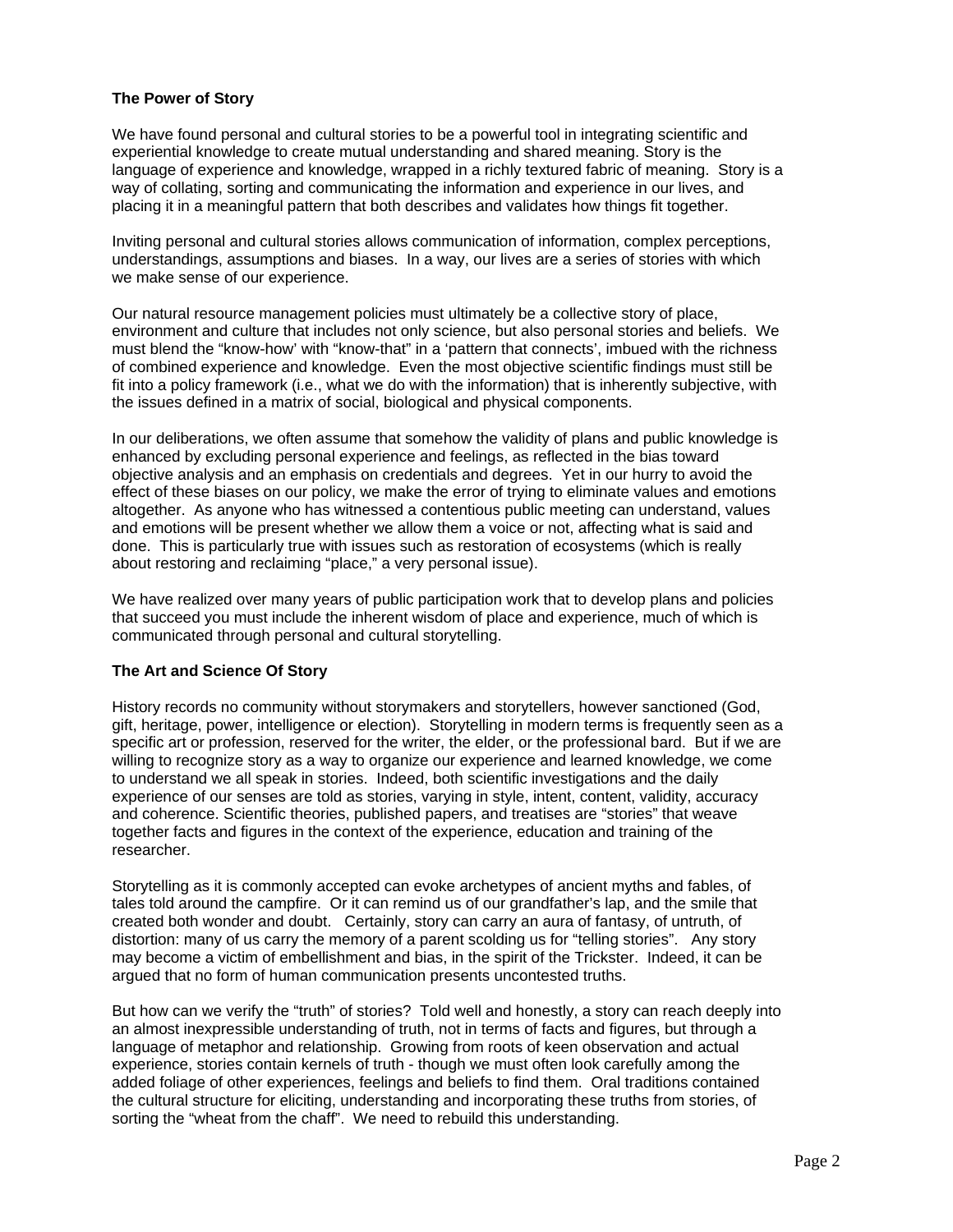Defined more objectively as narrative, stories contain their own "science" and methods of evaluation. For example, theories of narrative rationality are grounded in the nature of humans as narrative beings, as storytellers. With an inherent awareness of narrative coherence**,** whether or not a story hangs together, and narrative fidelity**,** whether or not the story rings true, people judge the value and truth of stories. Narrative coherence tells how the immediate story deals with other stories that deal with the same subject (there is no story that is not embedded in other stories), and whether the characters are reliable both as narrator and subject. Narrative fidelity is measured by weighing the elements and values of a story to determine whether the facts of a story are indeed facts, the reasoning is sound, and whether the story allows us to test those values against our own experience or the lives and statements of others, and whether the values provide a reasonable basis for human conduct.

Narrative theories imply that people do judge the stories told for and about them, and that they have a rational capacity to make such judgments. And these theories also suggest a commonsense way to incorporate stories into public participation. As stories are told, they engage both the teller and the audience. They are the basis for dialogue.

# **Creating the Space For Stories**: **Dialogue**

When people tell rival stories about a given issue, they participate in a larger story about how disputes in a democratic society should be conducted, with a plot line of respect for the dignity and worth of all people. Acting in accordance with the larger story transforms the dispute into dialogue. It is in this trading of stories that we begin to get at the truths inherent in each, much as peer review allows for testing of scientific ideas and theories.

To understand the meaning in stories about place and resources requires us to create a space where storytellers can feel free to express themselves, where the stories can come forward in their own way, with all of the power and feeling of connection to place, deep emotion and values.

The term dialogue comes from the Greek *dia* and *logos*: through meaning. Thus dialogue is communication that allows meaning to evolve naturally from the interchange of ideas. And though meaning is frequently different for each of us, people share many values and perspectives. Dialogue is a tool that can help us get beyond different opinions and perspectives to shared meanings - the shared needs and values of a group. Dialogue is about gathering or unfolding meaning, and developing and strengthening environmental, cultural and community connections. Dialogue seeks to bring out the assumptions and judgments we carry as part of personal patterns that make up the core of who we are: our emotions, feelings, past histories, sense of place, personal biases, and factual knowledge. Dialogue allows a group to tap into the innate "wisdom" of individual and collective ways of knowing, to discuss the personal and cultural stories (the "know-how") and the technical stories (the "know-that"). And, as a group builds cohesiveness, people begin the "truthing" process of narrative rationality, with dialogue creating both a safe place to share deeply held beliefs, and a forum for testing the stories themselves.

The way of dialogue is applicable for any situation requiring the bringing together of diverse perspectives towards a common goal. Dialogue allows for constructive, energetic conversations about issues we care deeply about with people who have differing viewpoints and positions. Dialogue is not simply conversation. Nor is it debate. Debate points toward a single goal, to "hammer" out an agreement, to try and solve a problem, or to have one's opinion prevail. In those cases where people are debating an issue, there is often:

- rampant positioning
- attempts to persuade,
- breaking down the problem/issue into parts
- justifying
- elimination of options
- forming and locking of opinions

Several factors are crucial to effective dialogue. There must be equality among participants, who must listen with empathy, and be willing to bring out assumptions, while simultaneously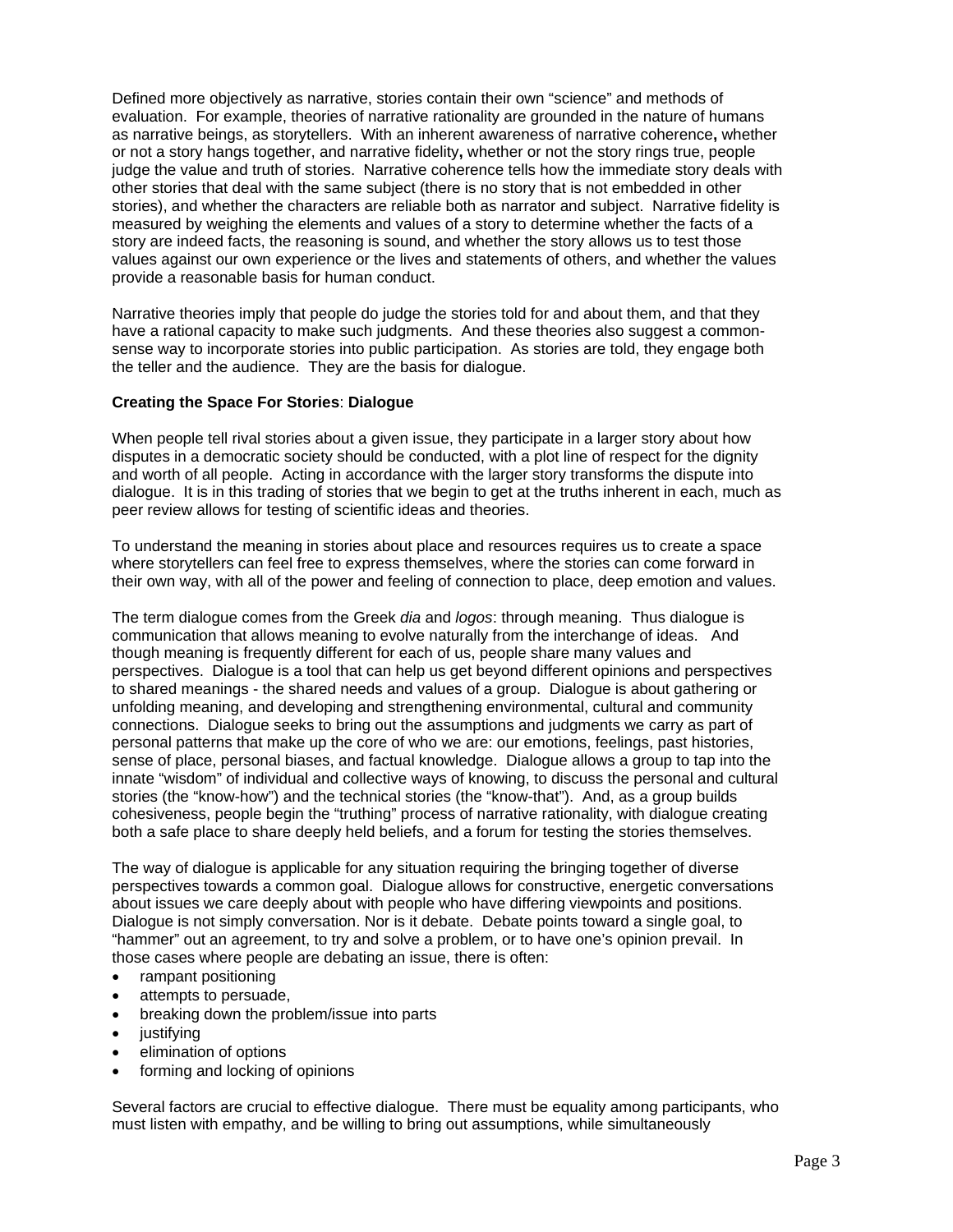suspending judgments and being respectful even when disagreeing. Erroneous assumptions lead to misinterpretations of the motives and meanings of other people's actions and words. A main benefit of dialogue is in developing mutual understanding.

Mutual understanding develops out of using a common set of operating agreements that we call the 'Ground of Dialogue'. This list represents a compilation and sifting of the work of many people and our own experience.

# **THE GROUND OF DIALOGUE**

- 1. Listen to deepen understanding
- 2. Don't interrupt
- 3. Pause before responding
- 4. Look for natural points of flow in the conversation
- 5. Restate silently what a person said
- 6. Don't be afraid of silence. Don't talk just to fill the spaces.
- 7. Suspend judgments
- 8. Inquire and reflect
- 9. Identify and suspend assumptions
- 10. Balance inquiry and advocacy
- 11. Respect differences. Seek mutual respect.
- 12. Suspend roles and status
- 13. Speak to the group
- 14. Share responsibility in leadership
- 15. Speak for yourself: make "I statements".
- 16. Communicate only within the group, not through "side conversations"

In addition to the basis for dialogue that the group must shape and agree to at the beginning of the conversation, these suggestions will help guide the group:

- Intend to pursue the highest purpose the dialogue may serve.
- Suspend certainties and be willing to be influenced. [What this means is that when you are upset by what someone else says, you have a genuine choice between (1) voicing your *reaction* and (2) listening more deeply with the intention of finding common ground.]
- Listen to your listening. Pay attention to what you are listening to, what you are listening for, and what you are not hearing.
- Slow down the inquiry.
- Examine your thoughts, and be willing to share the assumptions, which underlie and shape them.
- Notice points of frustration, and look for ways you can share responsibility for providing what is needed.
- Maintain an awareness of the group's needs and processes, and look for ways you can share responsibility for providing what is needed.

By attending to these suggestions, the group creates a framework for exploring and reflecting on beliefs, assumptions, and self-talk, and for speaking these realizations or simply choosing to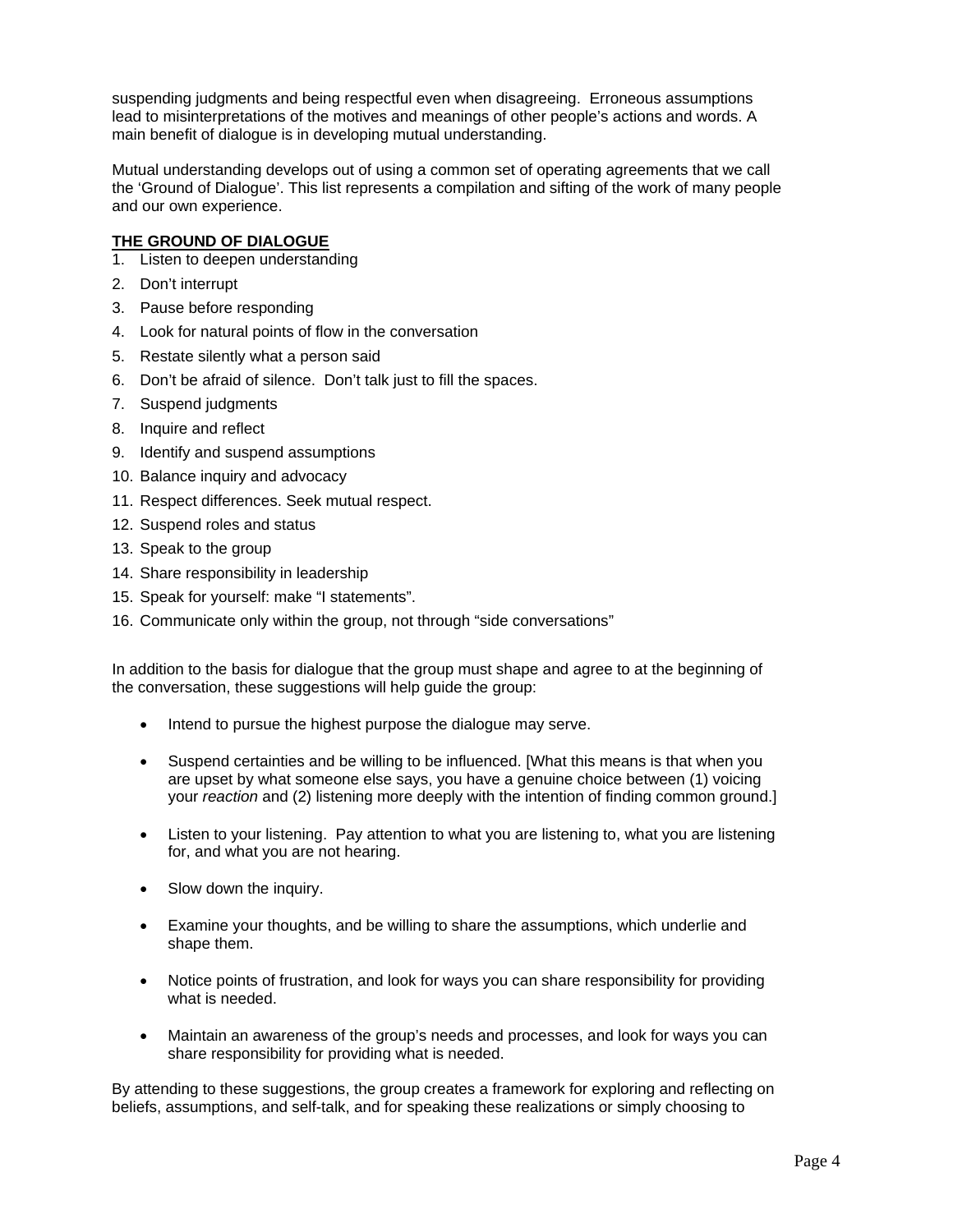become aware of them. This creates the respect and safety necessary for the sharing of personal and cultural stories and the space for finding common ground - the collective story.

Awareness of and sophistication in one's own reasoning are essential for social and political empowerment: all must take responsibility for their own perspective and the effects of their own stories. Creating a space for these stories in the dialogue assumes the rationality and reasonableness of all normal persons, and strengthens the public's participation in policy discourse, where experts have so often dominated. The interaction of dialogue also provides a method for moving from public opinion to true public knowledge.

## **How We Can Use Stories**

Now that we have a method for eliciting stories, and even for "truthing" them, how can they be used in public policymaking? Traditional cultures have used storytelling as a form of decisionmaking, and many still do. Jack Zimmerman, in *The Way of Council*, tells a story about a young Native American man who left his reservation, returning many years later. His grandfather was a member of the Council of Elders, and invited him to come as a witness to a council to decide on a mineral and land proposal from the federal government. The young man respectfully sat behind his grandfather, who began by carefully unwrapping a pipestem "talking stick", and telling a story the man remembered from childhood. His grandfather passed on the talking stick, and each elder in turn told his or her story. The young man grew restless, waiting for the debate to begin on the proposal. But when the stick came around to his grandfather again, there was a long silence, at the end of which the elders, as if on signal, suddenly all looked into each other's eyes slowly and deliberately, and then got up and left without a word. When they had gone, the man asked his grandfather why they had not taken up the proposal and made a decision. His Grandfather replied that they had.

"I didn't hear any debate, and I certainly didn't hear any decision," the man responded. "Then you weren't listening," replied his grandfather. "In council, one listens to the silences between the words with the ears of a rabbit."

"You mean the council took up the proposal and reached a decision, in the silences?" "And in the stories."

# *Screening-level Data Collection*

Public participation is about helping to collect information from diverse sources. Environmental monitoring programs, for example, have used volunteers for many years to collect data for water quality, shoreline inventories, pollution monitoring and other data needs. Story can enhance environmental monitoring. At a screening level, personal stories of place provide information about historical trends and environmental conditions. A number of programs in the Puget Sound region are collecting stories of residents in watersheds as a tool for identifying ecological knowledge. Monitoring programs can also benefit from reviewing the stories of local residents before developing monitoring plans. One project found important historical population "data" in the stories of an elder native woman who knew fine details about the time when there were still many salmon in a river, and where they would be found.

#### *Traditional Ecological Knowledge*

Traditional Ecological Knowledge has emerged as both a field of study and methods for incorporating indigenous "knowing" into scientific assessments. Based in biological and physical sciences and using ethnographic techniques, TEK provides a fascinating, proven way of developing a relationship between the lived stories of place and scientific data to be used for policy decisions. Much of the groundbreaking work has been done with First Nations in Canada, particularly with northern Canadian Inuit, but also in Central and South America and the South Pacific islands.

In the 1970's and 80's, scientists claimed that Northern gray whale populations were too low to continue subsistence hunting by the Inuit. The Inuit claimed that the scientific numbers were too low, not an accurate reflection of the population, based on their indigenous knowledge through hundreds of years of cultural and hunting history. Putting pressure on the International Whaling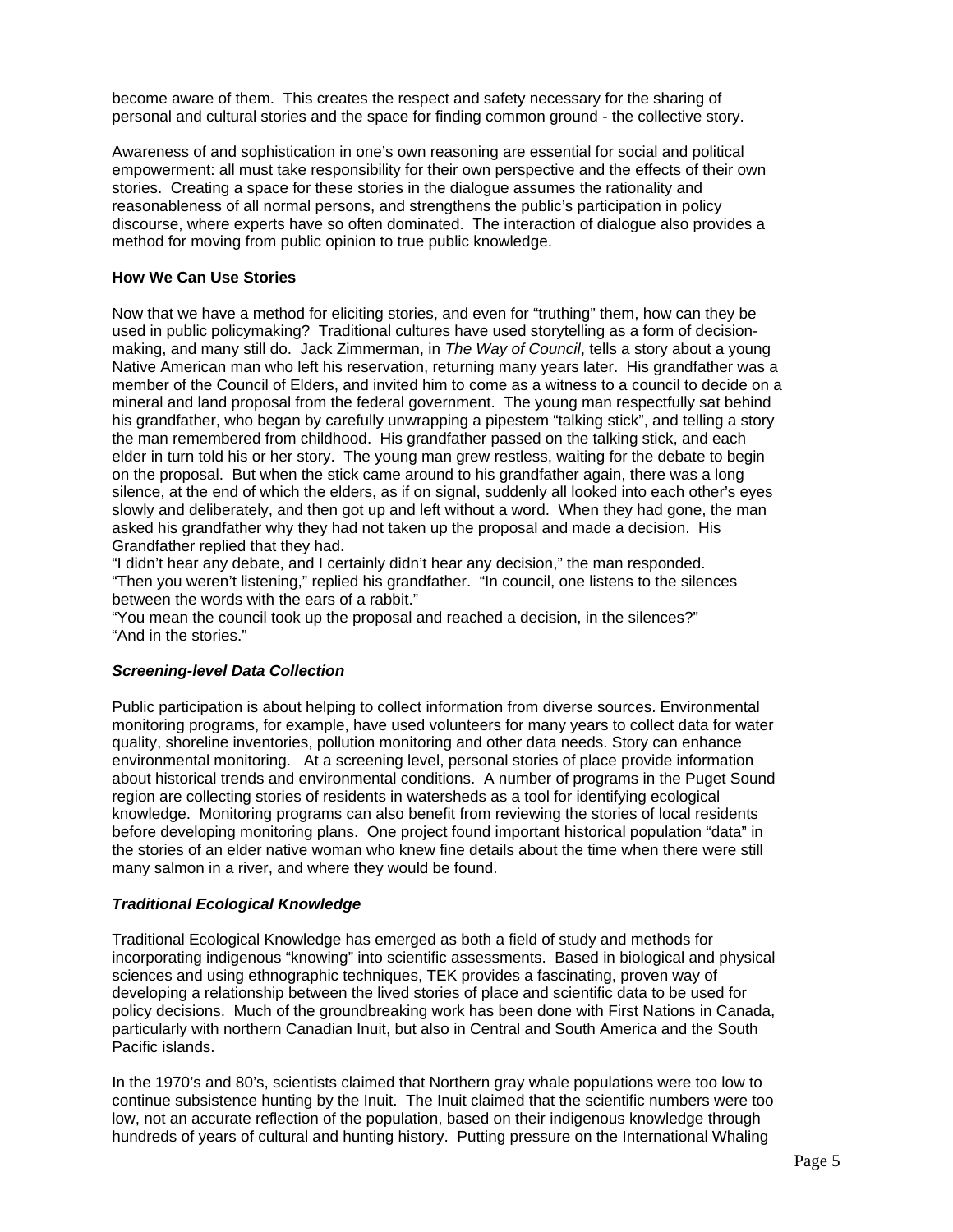Commission for further evaluation of the populations resulted in a joint effort among scientists and Inuit. The combination of science and the traditional knowledge of the Inuit, at least in part stored in an oral tradition, resulted in defining whale population numbers that proved closer to the Inuit estimate, and allowed for continued hunting and better management.

Based on this and other successes, methods have been developed to incorporate local knowledge into statutory requirements such as for EIS processes. Some EIS processes have been very successful at incorporating a human ecology (social and cultural factors) into environmental assessments. Traditional knowledge-based systems possess "base-line' or historical data, often of sufficient temporal length to cover several population cycles (where time is measured in 70 or 80 year spans). And it is not only in Native American or First Nations experience that this knowledge is found: anyone who lives with the land has a story to tell. Recently we encountered a landowner during a scoping process for flood control on a major western river, who pointed out very succinctly the effects of backflow from the river on tributaries at different river levels, and how this was affecting spawning areas for fish and bank erosion, effects that were not clearly apparent from the hydrologic data.

And Traditional Ecological Knowledge contained in stories can be used to value ecosystem components; that is, to identify key species of plants, animals, water systems, etc. for use in focusing environmental assessments. Questions of value may have several answers from social, cultural, spiritual, economic and ecological perspectives. An example is in the development of siting criteria where the weighting of individual criteria has social as well as ecological components.

# **Integrating Story: An Applied Model**

Stories affect every aspect of our lives – personally and professionally. Whether we wish to learn why something has always been done a certain way or about the historical use of a resource, stories can support or challenge scientific investigations. Stories are an essential human method of communicating. They help us hold the paradox between truth and metaphor, between what we know to be true and what we experience as reality. They also allow us to communicate ambiguity. So, how can we use story and the gold mine of information it provides for environmental and natural resource research, community building, policy development and decision-making?

Below is a model we have used in our work that has proven to be effective. Imagine if you will, a circle that emulates a compass with '0' being North. For the purpose of our journey we will be traveling in a clockwise direction. Let us begin then with

**Step 0. Defining the Question.** This is the most important part of our work. In order to be able to identify the patterns, we need to know what it is we want to know. This may be quite obvious, or it may take some preliminary investigations to determine the question. Clarity is critical here. If there is ambiguity in your questions, there will be ambiguity in your data. For example, if you want to know people's experiences with the erosion of a certain hillside you will want to ask questions about what changes have been seen in the landscape over the past 10-25 years. However, if you are examining underlying problems within an agency you'll want to ask about how people view it now and how they would like it to be. **(N)**

**Step 1. Collecting the Information. Hearing and Deeply Listening to the Stories. Discerning the Information that is Pertinent to the Question.** Following some initial investigation to identify stakeholders, you can use personal interviews and facilitated dialogue to collect people's stories and research local knowledge. Leave plenty of time for this work. Several sessions may be required. This step can easily be incorporated into scoping meetings for EIS processes. Take care to keep the process from moving too fast. In some circumstances it is optimal for these meetings to be held before the EIS "clock" is started. **(NE)**

**Step 2. Evaluate if Patterns Emerge.** As you listen to multiple stories you will begin to notice whether or not patterns emerge. If some facts continue to be repeated they can serve as the basis for further investigations. Likewise, if there is conflicting information, further analysis may be warranted. **(E)**